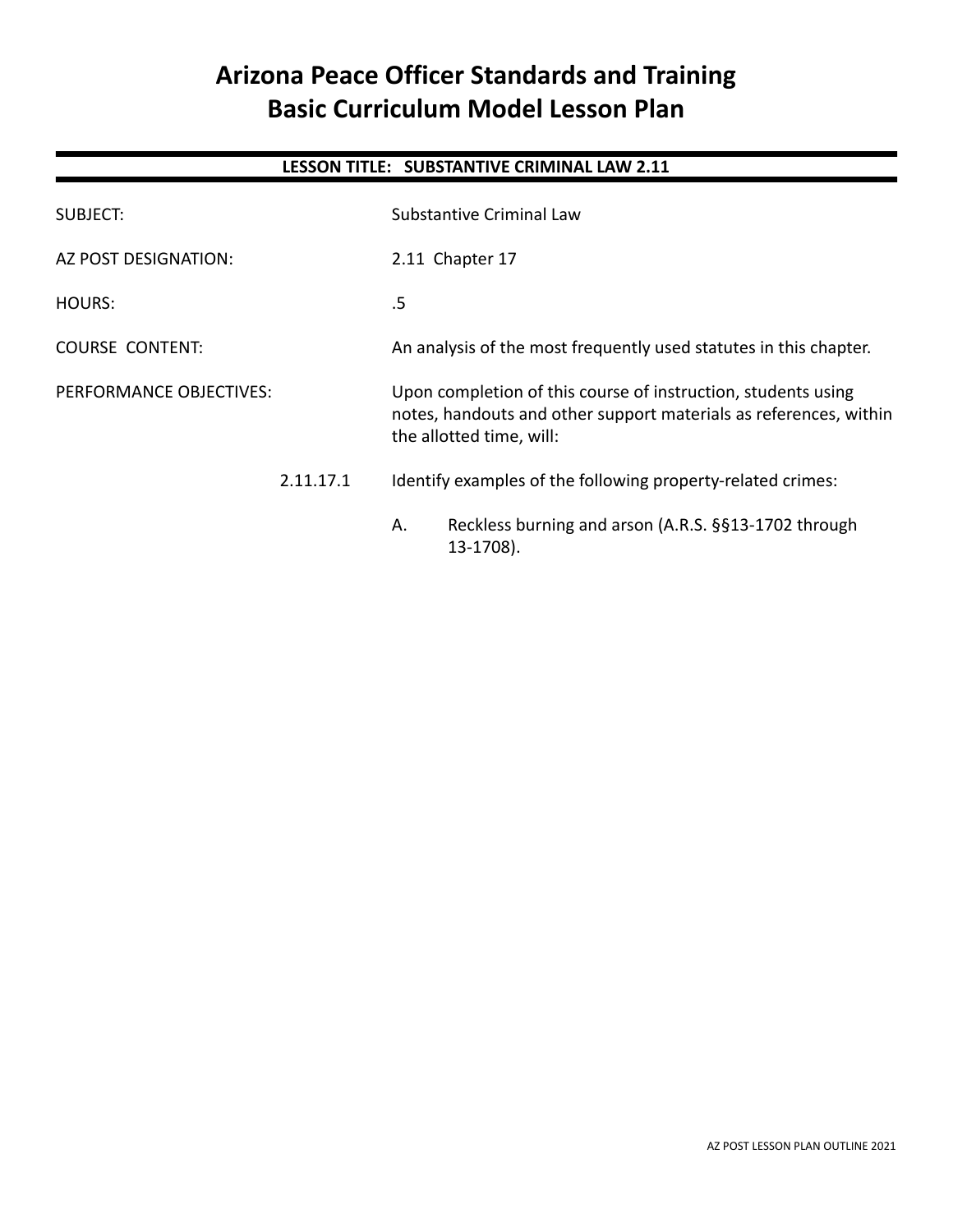# **LESSON TITLE: SUBSTANTIVE CRIMINAL LAW CHAPTER 17, ARSON PAGE: 2**

| DATE FIRST PREPARED:             | November 2000                                            |                     |  |
|----------------------------------|----------------------------------------------------------|---------------------|--|
| <b>PREPARED BY:</b>              | <b>SME Committee</b>                                     |                     |  |
| <b>REVIEWED - REVISED:</b>       | <b>SME Committee</b>                                     | DATE: May 2002      |  |
| <b>REVIEWED - REVISED:</b>       | <b>SME Committee</b>                                     | DATE: April 2003    |  |
| <b>REVIEWED - REVISED:</b>       | <b>SME Committee</b>                                     | DATE: January 2009  |  |
| <b>REVIEWED - REVISED:</b>       | <b>SME Committee</b>                                     | DATE: October 2010  |  |
| <b>REVIEWED - REVISED:</b>       | <b>SME Committee</b>                                     | DATE: November 2011 |  |
| <b>REVIEWED - REVISED:</b>       | <b>SME Committee</b>                                     | DATE: January 2020  |  |
| REVIEWED - REVISED:              | <b>SME Committee</b>                                     | DATE: March 2021    |  |
| <b>REVIEWED - REVISED:</b>       | AZPOST (DocX)                                            | DATE: January 2022  |  |
| AZ POST - APPROVAL:              | Cynthia Sawyer                                           | DATE: August 2019   |  |
| AZ POST - APPROVAL:              | <b>Mandy Faust</b>                                       | DATE: March 2021    |  |
| AZ POST - APPROVAL:              | Lori Wait                                                | DATE: January 2022  |  |
| <b>INSTRUCTOR REFERENCES:</b>    |                                                          |                     |  |
| <b>CLASS LEVEL:</b>              | Student                                                  |                     |  |
| <b>TRAINING AIDS:</b>            | http://www.azleg.gov/ArizonaRevisedStatutes.asp          |                     |  |
| <b>INSTRUCTIONAL STRATEGY:</b>   | Interactive lecture.                                     |                     |  |
| <b>SUCCESS CRITERIA:</b>         | 70% or higher on a written, multiple-choice examination. |                     |  |
| <b>COMPUTER FILE NAME:</b>       | 2-11 Ch 17 Arson                                         |                     |  |
| DATE RELEASED TO THE SHARE FILE: |                                                          |                     |  |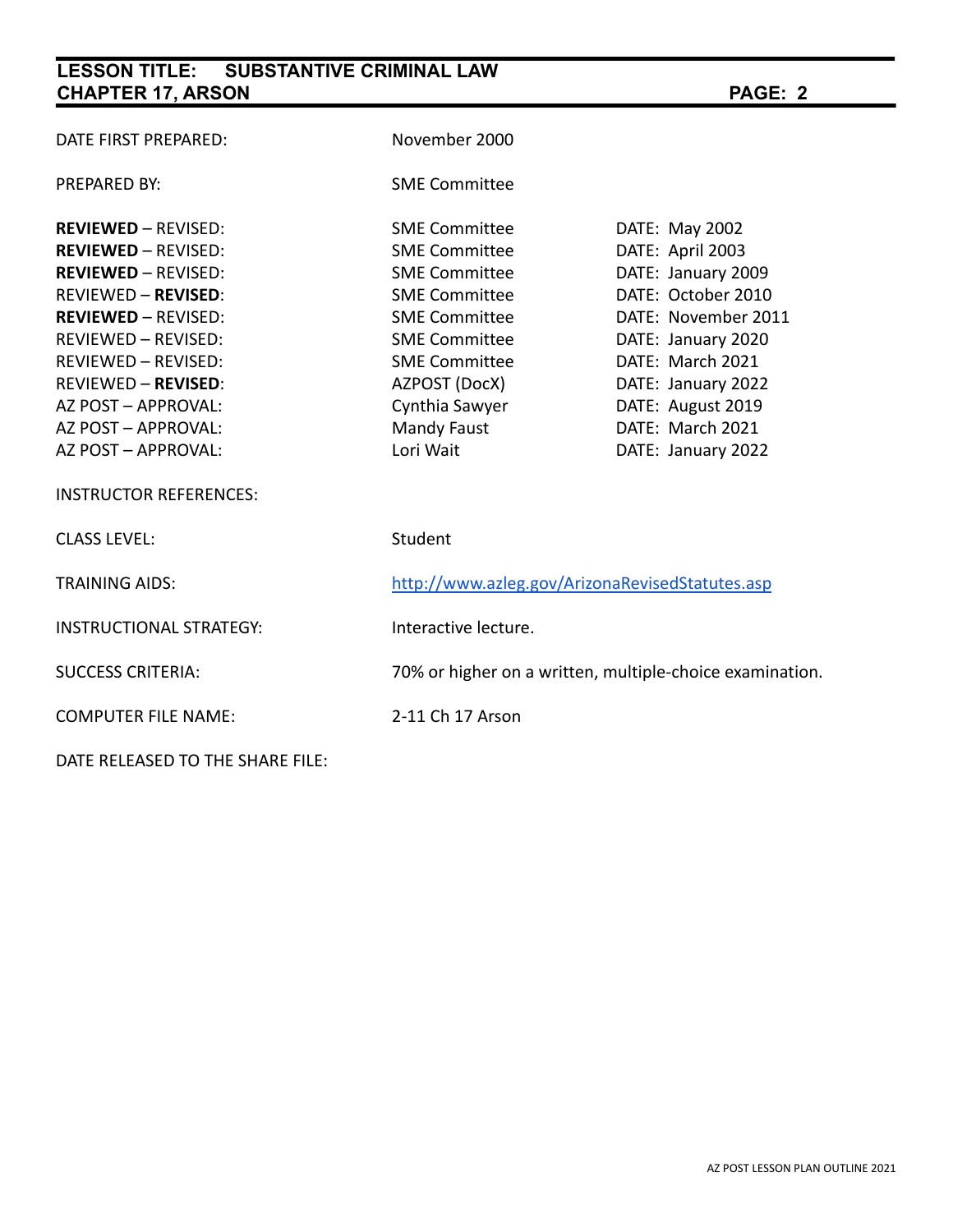### **I. INTRODUCTION**

- A. Instructor (self) introduction.
- B. Preview of performance objectives. *INSTRUCTOR NOTE: Use is taught as a "stand alone" lesson plan.*

#### **II. § 13-1701 – DEFINITIONS** implied by **P. O. 2.11.17.1A**

- A. Damage means any physical or visual impairment of any surface. (Note: Visual damage could be smoke damage.)
- B. Structure means any building, object, vehicle, watercraft, aircraft or place with sides and a floor, used for lodging, business, transportation, recreation or storage.
- C. Occupied structure means any structure as defined in paragraph 4 in which one (1) or more human beings either is, or is likely to be, present or so near as to be in equivalent danger at the time the fire or explosion occurs. *INSTRUCTOR NOTE: Read the definition of " Structure" first.*
- D. The term includes any dwelling house whether occupied, unoccupied or vacant.
	- 1. So, we know that we must first have a "structure" by definition; and
	- 2. We can show that this structure is an "occupied structure" in two (2) ways:
		- a. When the fire or explosion occurs, there was a person in the structure, or so close to it, to be in danger; or
		- b. It was a dwelling house, apartment, trailer, hotel or motel room, etc.
- E. Property means anything other than a structure which has value (tangible or not, public or private, real or personal, including documents evidencing value or ownership).
- F. Wild land means any brush-covered land, cut-over land, forest, grassland or woods.

### **III. § 13-1702 – RECKLESS BURNING P. O. 2.11.17.1A**

- A. A person commits reckless burning by recklessly causing a fire or explosion, which results in damage to an occupied structure, a structure, property or wildlands.
	- 1. Fires and explosions are treated in unison because of the similarity of risk, intent and damage.
	- 2. Damage MUST result.
	- 3. Note the culpable mental state required.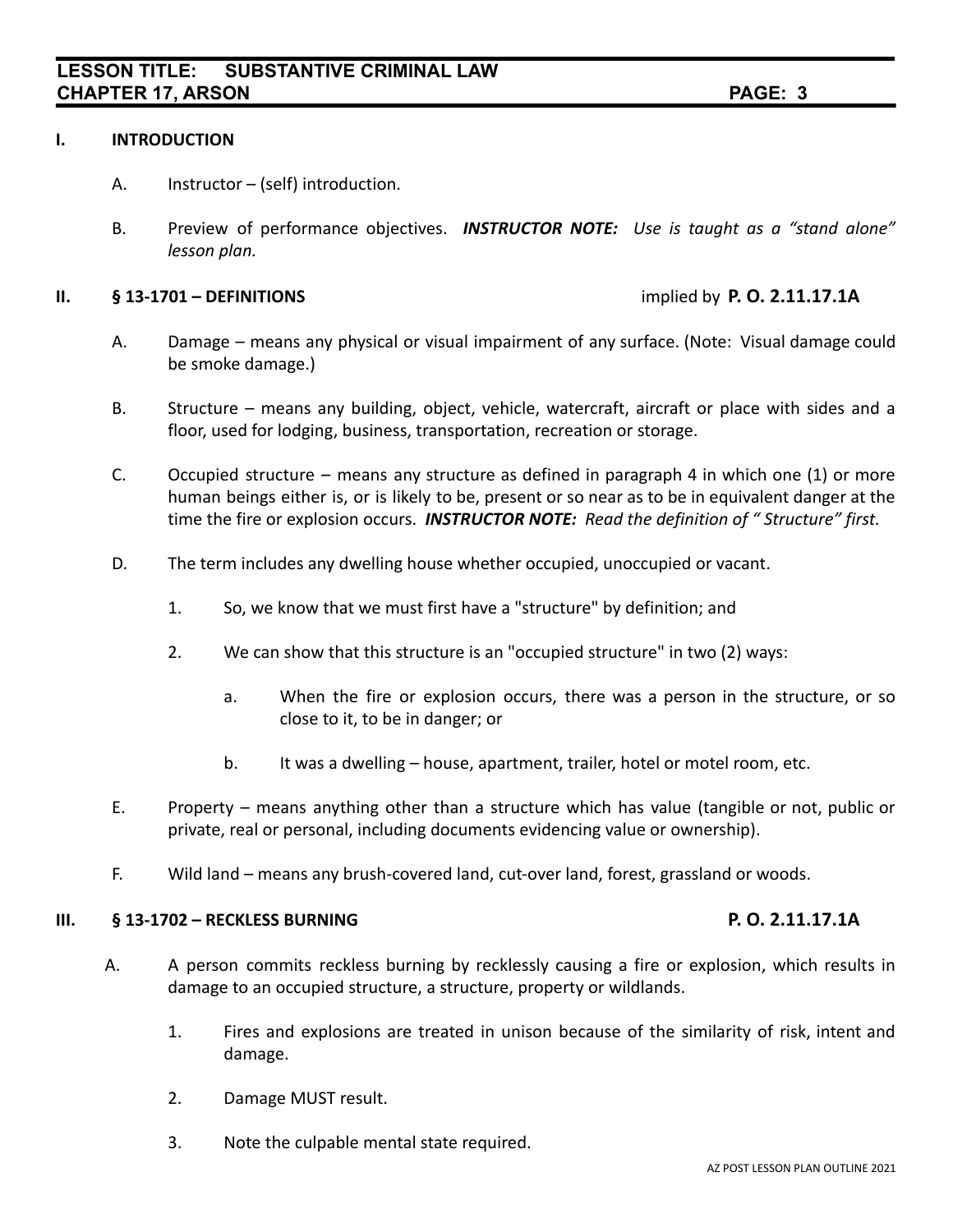- B. Reckless burning is a misdemeanor.
- C. If a person recklessly sets a wooden fence on fire and the fire travels over the fence and burns down a house killing three (3) people, the original crime is STILL reckless burning.
- D. Since people were killed, we could go to Chapter 11 for charges, but the original crime is still a misdemeanor.

### **IV. § 13-1703 – ARSON OF A STRUCTURE OR PROPERTY P. O. 2.11.17.1A**

- A. A person commits arson of a structure or property by knowingly and unlawfully damaging a structure or property by knowingly causing a fire or explosion.
	- 1. Arson of any structure is a felony.
	- 2. Arson of property with a value of more than \$100 is a felony.
- B. Arson of property that had a value of \$100 or less is a misdemeanor.

### **V. § 13-1704 – ARSON OF AN OCCUPIED STRUCTURE P. O. 2.11.17.1A**

- A. A person commits arson of an occupied structure by knowingly and unlawfully damaging an occupied structure by knowingly causing a fire or explosion.
- B. Arson of an occupied structure is a felony.

### **VI. § 13-1706 – BURNING OF WILDLANDS; EXCEPTIONS; CLASSIFICATION**

A. It is unlawful for any person, without lawful authority, to intentionally, knowingly, recklessly or with criminal negligence to set or cause to be set on fire any wildland other than the person's own or permit a fire that was set or caused to be set by the person to pass from the person's own grounds to the grounds of another person.

### **VII. § 13-1707 – UNLAWFUL CROSS BURNING; CLASSIFICATION**

- A. It is unlawful for a person to burn or cause to be burned a cross on the property of another person without that person's permission or on a highway or any other public place with the intent to intimidate any person or group of persons. The intent to intimidate may not be inferred solely from the act of burning a cross, but shall be proven by independent evidence.
- B. A person who violates this section is guilty of a misdemeanor.

### **VIII. § 13-1708 – UNLAWFUL SYMBOL BURNING; CLASSIFICATION**

A. It is unlawful for a person to burn or cause to be burned any symbol not addressed by § 13-1707